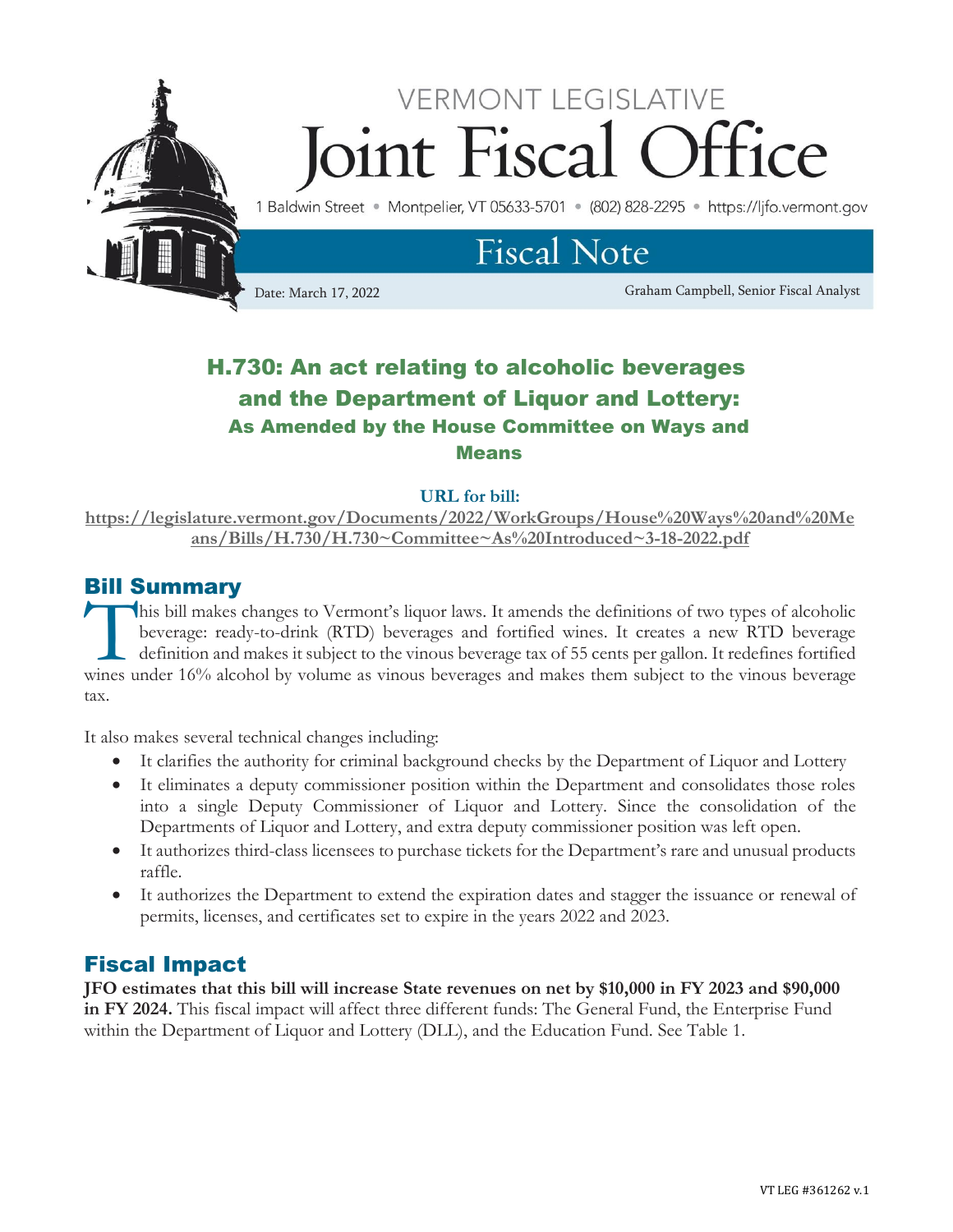| Table 1: Fiscal Impacts of H.730<br>(in millions of dollars) |               |               |
|--------------------------------------------------------------|---------------|---------------|
| <b>Fund</b>                                                  | <b>FY2023</b> | <b>FY2024</b> |
| <b>Overall</b>                                               | \$0.01        | \$0.09        |
| <b>General Fund</b>                                          | $-$0.07$      | $-$0.1$       |
| <b>Enterprise Fund</b>                                       | \$0.05        | \$0.05        |
| <b>Education Fund</b>                                        | \$0.04        | \$0.14        |

While the bill could result in a decrease in profit for DLL as a result of moving these beverages out its portfolio, the fiscal impact on the General Fund is expected to be neutral relative to current law. This is because Section 44a of the bill requires a minimum direct application<sup>1</sup> from DLL to the General Fund in FY2023 and FY2024 of \$20.4 million and \$21.2 million respectively. Although there is no official forecast for the direct application from the Enterprise Fund to the General Fund in future years, these minimum amounts typically reflect the growth of liquor revenues in the state according to the January 2022 Consensus Revenue Forecast.

#### **Details and Analysis**

The fiscal impact of this bill is primarily due to the new definitions of RTD beverages and fortified wines.

Under current law, both types of beverages are considered spirits. As such, their sale is controlled by the Department of Liquor and Lottery and sold exclusively in 802Spirits outlets. The sales of both beverages are subject to the 5% liquor tax and the 6% sales tax. The profit on these beverages (and all spirits sold by the Department) flows to the Department's Enterprise Fund. Most or all this profit is directed to the General Fund each year via a direct application in the budget.

The bill creates a new definition for RTD beverages and redefines fortified wines. RTD beverages would be defined as cocktails under 12% alcohol by volume (ABV) and come in containers under 24 fluid ounces. RTD beverages would not be considered as spirits. Fortified wines under 16% ABV and would also not be considered spirits.

Because they would no longer be a spirit, both beverages would no longer be subject to the 5% liquor tax. The bill proposes they be subject to the 55 cent per gallon vinous beverage tax. They would also not be sold exclusively by the Department of Liquor and Lottery outlets. Instead, they would be sold under a traditional retail and distribution model.

The revenue impact of this proposal stems from four different areas:

a) Liquor tax to vinous beverage tax: The proposal would shift the tax on these beverages from the 5% liquor tax on gross sales to the 55 cents per gallon liquor tax. JFO expects this shift will reduce revenues by \$77,000 in FY 2023 and \$96,000 in FY 2024. This reduction in revenues affects the General Fund.

b) Change in Department of Liquor and Lottery profit: Because these products would no longer be sold under a control model, the Department will no longer collect the profit on their sales. This profit accrues in the Department's Enterprise Fund. In each year's State budget, the Department typically sends a large portion of its profits to the General Fund via a direct application.

The removal of these products from the DLL's portfolio could result in less profit accruing to the Enterprise Fund, and therefore, reduce the amount of money directed to the General Fund in FY 2023 and future

 $<sup>1</sup>$  A direct application is a transfer from a special fund to the General Fund that usually occurs in the budget bill. Each</sup> year, the Department of Liquor and Lottery generates a profit from its liquor sales in 802Spirits outlets. This profit is typically sent to the General Fund via a direct application.